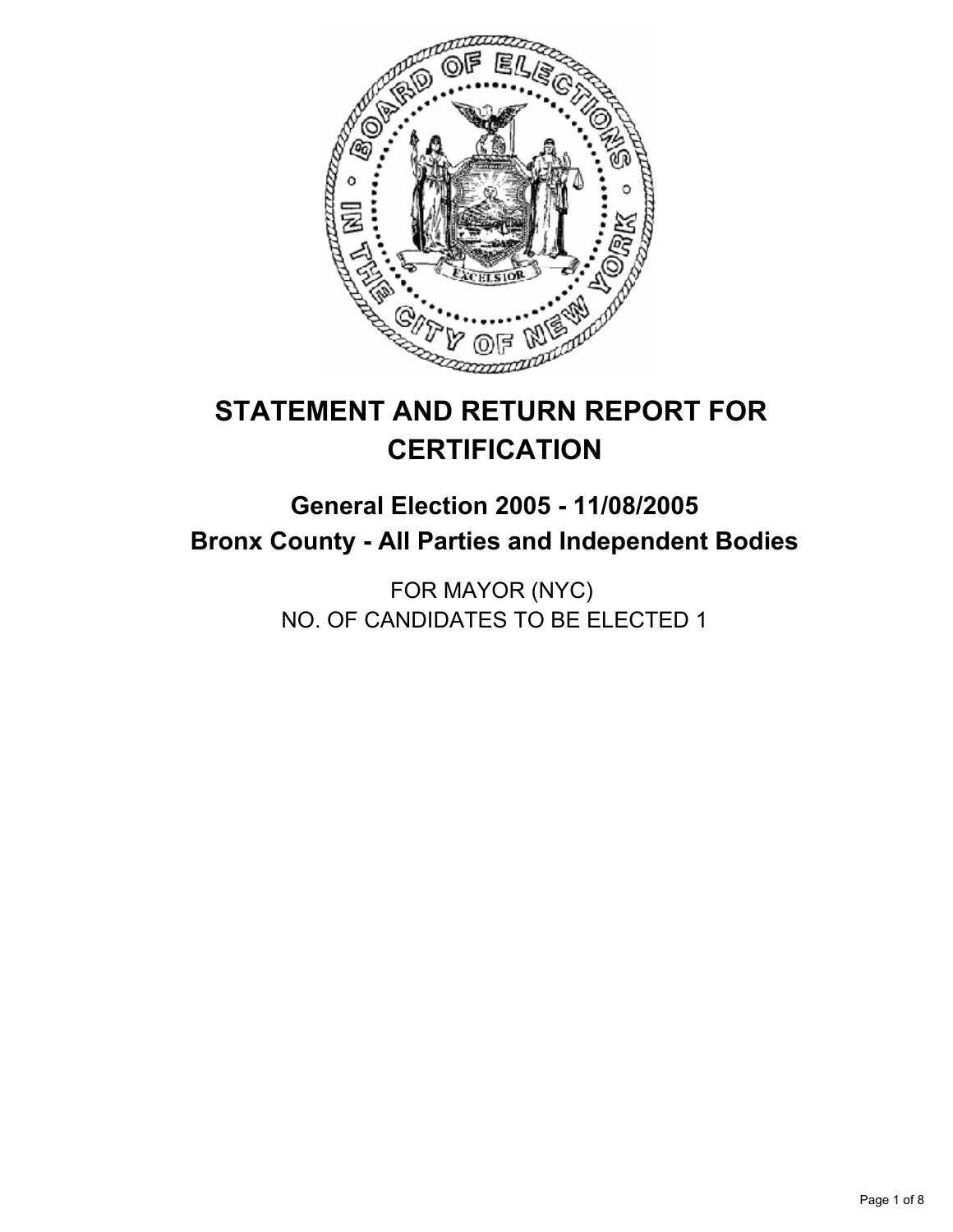

| PUBLIC COUNTER                           | 19,161 |
|------------------------------------------|--------|
| <b>EMERGENCY</b>                         | 115    |
| <b>ABSENTEE/MILITARY</b>                 | 217    |
| <b>AFFIDAVIT</b>                         | 321    |
| <b>TOTAL BALLOTS</b>                     | 19,814 |
| MICHAEL R BLOOMBERG (REPUBLICAN\LIBERAL) | 5,709  |
| FERNANDO FERRER (DEMOCRATIC)             | 12,993 |
| MICHAEL R BLOOMBERG (INDEPENDENCE)       | 562    |
| THOMAS V OGNIBENE (CONSERVATIVE)         | 82     |
| AUDREY SILK (LIBERTARIAN)                | 17     |
| MARTIN KOPPEL (SOCIALIST WORKERS)        | 20     |
| JIMMY MCMILLAN (RENT IS TOO DAMN HIGH)   | 49     |
| SETH A BLUM (EDUCATION)                  | 15     |
| ANTHONY GRONOWICZ (GREEN)                | 29     |
| <b>TOTAL VOTES</b>                       | 19,476 |
| <b>UNRECORDED</b>                        | 338    |

| <b>PUBLIC COUNTER</b>                    | 14,677 |
|------------------------------------------|--------|
| <b>EMERGENCY</b>                         | 47     |
| ABSENTEE/MILITARY                        | 244    |
| <b>AFFIDAVIT</b>                         | 247    |
| <b>TOTAL BALLOTS</b>                     | 15,215 |
| MICHAEL R BLOOMBERG (REPUBLICAN\LIBERAL) | 3,673  |
| FERNANDO FERRER (DEMOCRATIC)             | 10,636 |
| MICHAEL R BLOOMBERG (INDEPENDENCE)       | 438    |
| THOMAS V OGNIBENE (CONSERVATIVE)         | 37     |
| AUDREY SILK (LIBERTARIAN)                | 14     |
| MARTIN KOPPEL (SOCIALIST WORKERS)        | 15     |
| JIMMY MCMILLAN (RENT IS TOO DAMN HIGH)   | 32     |
| SETH A BLUM (EDUCATION)                  | 9      |
| ANTHONY GRONOWICZ (GREEN)                | 22     |
| <b>WILLIAM CLINTON (WRITE-IN)</b>        | 1      |
| <b>TOTAL VOTES</b>                       | 14,877 |
| <b>UNRECORDED</b>                        | 338    |
|                                          |        |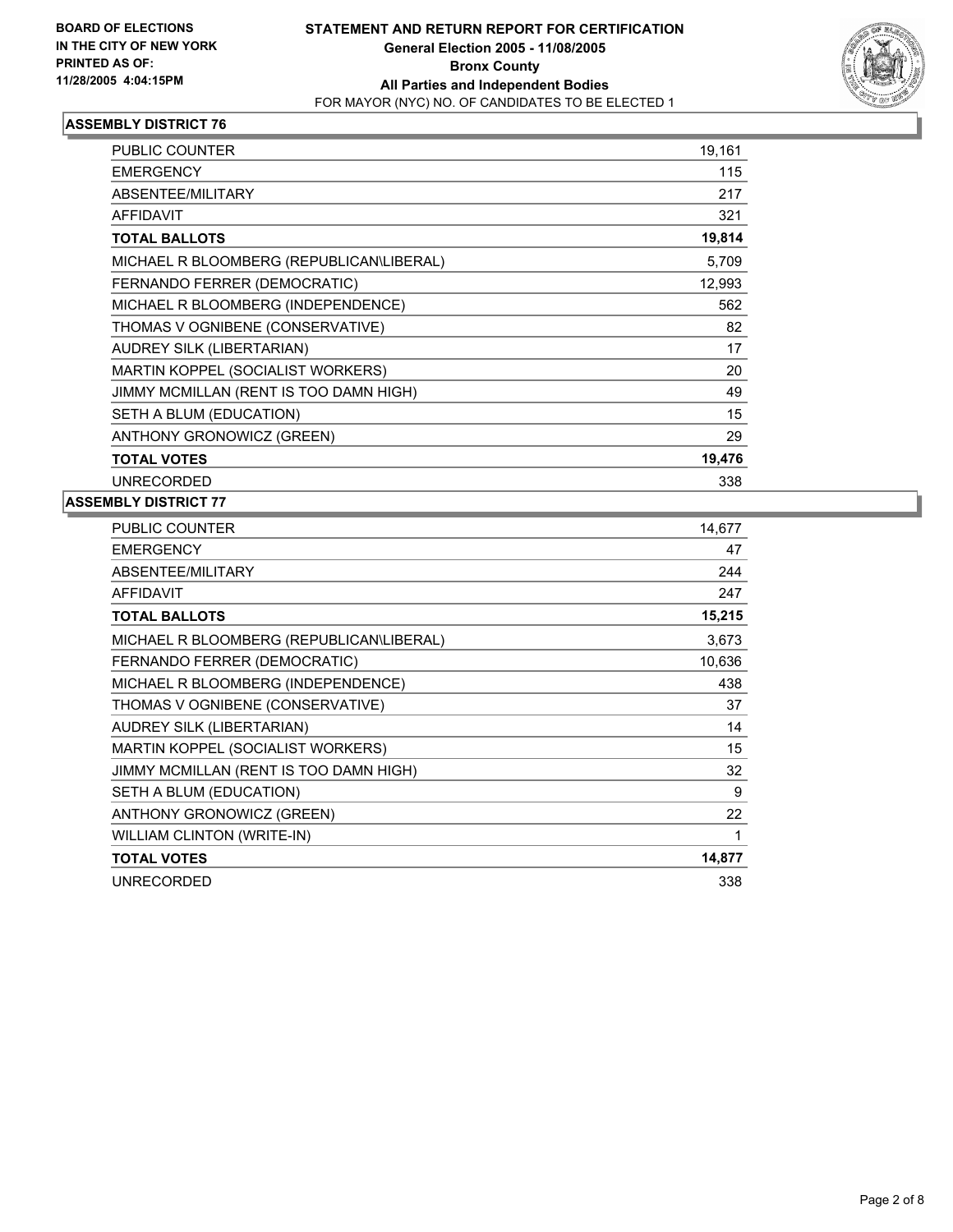

| PUBLIC COUNTER                           | 13,006 |  |
|------------------------------------------|--------|--|
| <b>EMERGENCY</b>                         | 12     |  |
| ABSENTEE/MILITARY                        | 311    |  |
| <b>AFFIDAVIT</b>                         | 257    |  |
| <b>TOTAL BALLOTS</b>                     | 13,586 |  |
| MICHAEL R BLOOMBERG (REPUBLICAN\LIBERAL) | 3.794  |  |
| FERNANDO FERRER (DEMOCRATIC)             | 9,081  |  |
| MICHAEL R BLOOMBERG (INDEPENDENCE)       | 346    |  |
| THOMAS V OGNIBENE (CONSERVATIVE)         | 65     |  |
| AUDREY SILK (LIBERTARIAN)                | 21     |  |
| <b>MARTIN KOPPEL (SOCIALIST WORKERS)</b> | 6      |  |
| JIMMY MCMILLAN (RENT IS TOO DAMN HIGH)   | 31     |  |
| SETH A BLUM (EDUCATION)                  | 7      |  |
| ANTHONY GRONOWICZ (GREEN)                | 22     |  |
| <b>TOTAL VOTES</b>                       | 13,373 |  |
| <b>UNRECORDED</b>                        | 213    |  |

| <b>PUBLIC COUNTER</b>                    | 17,058 |
|------------------------------------------|--------|
| <b>EMERGENCY</b>                         | 42     |
| ABSENTEE/MILITARY                        | 298    |
| <b>AFFIDAVIT</b>                         | 359    |
| <b>TOTAL BALLOTS</b>                     | 17,757 |
| MICHAEL R BLOOMBERG (REPUBLICAN\LIBERAL) | 4,219  |
| FERNANDO FERRER (DEMOCRATIC)             | 12,458 |
| MICHAEL R BLOOMBERG (INDEPENDENCE)       | 464    |
| THOMAS V OGNIBENE (CONSERVATIVE)         | 27     |
| <b>AUDREY SILK (LIBERTARIAN)</b>         | 16     |
| MARTIN KOPPEL (SOCIALIST WORKERS)        | 10     |
| JIMMY MCMILLAN (RENT IS TOO DAMN HIGH)   | 45     |
| SETH A BLUM (EDUCATION)                  | 10     |
| ANTHONY GRONOWICZ (GREEN)                | 30     |
| <b>TOTAL VOTES</b>                       | 17,279 |
| <b>UNRECORDED</b>                        | 478    |
|                                          |        |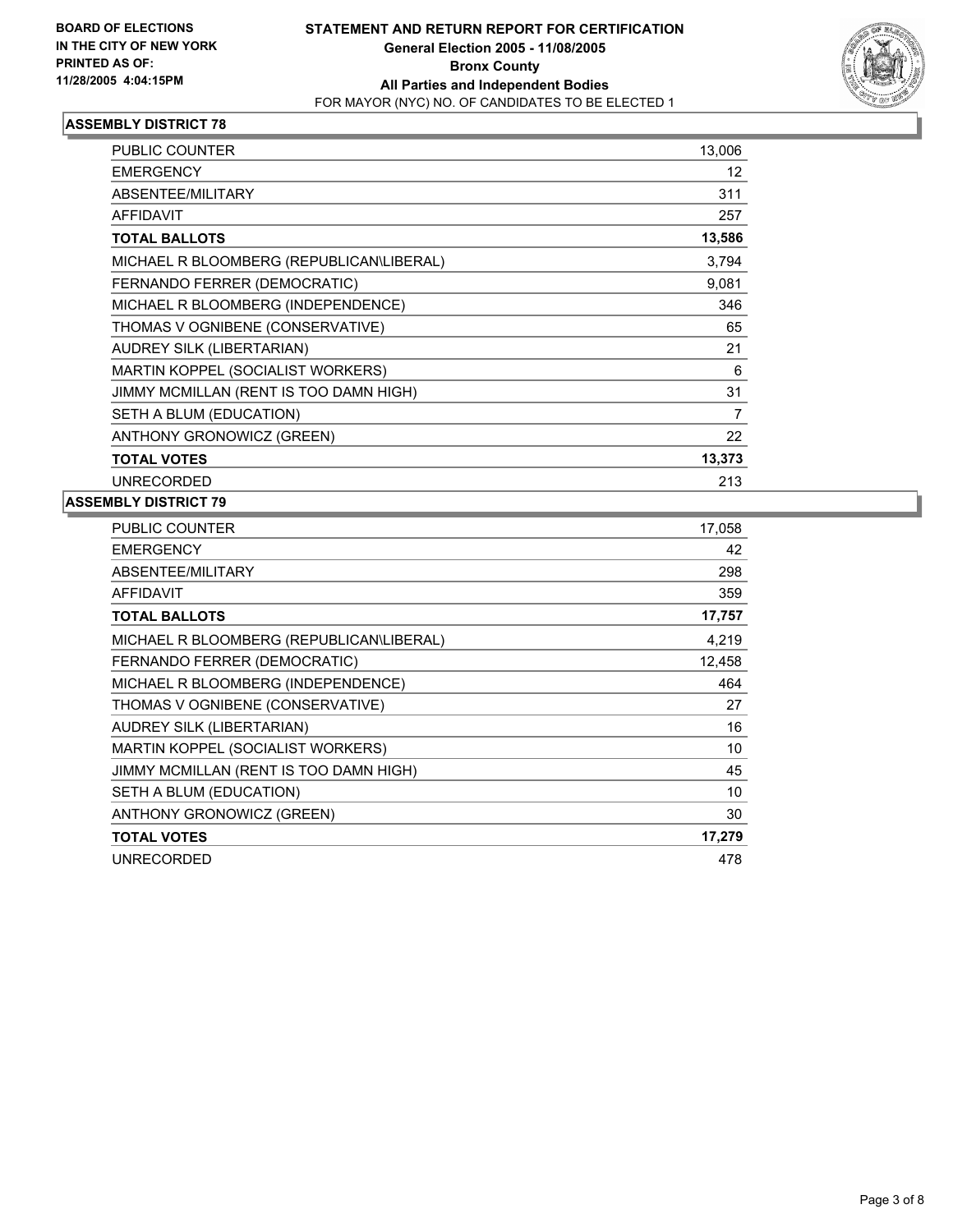

| <b>PUBLIC COUNTER</b>                    | 18,305 |
|------------------------------------------|--------|
| <b>EMERGENCY</b>                         | 76     |
| ABSENTEE/MILITARY                        | 427    |
| <b>AFFIDAVIT</b>                         | 284    |
| <b>TOTAL BALLOTS</b>                     | 19,092 |
| MICHAEL R BLOOMBERG (REPUBLICAN\LIBERAL) | 9,275  |
| FERNANDO FERRER (DEMOCRATIC)             | 8,215  |
| MICHAEL R BLOOMBERG (INDEPENDENCE)       | 763    |
| THOMAS V OGNIBENE (CONSERVATIVE)         | 198    |
| AUDREY SILK (LIBERTARIAN)                | 20     |
| MARTIN KOPPEL (SOCIALIST WORKERS)        | 33     |
| JIMMY MCMILLAN (RENT IS TOO DAMN HIGH)   | 44     |
| SETH A BLUM (EDUCATION)                  | 13     |
| ANTHONY GRONOWICZ (GREEN)                | 77     |
| <b>TOTAL VOTES</b>                       | 18,638 |
| <b>UNRECORDED</b>                        | 454    |

| <b>PUBLIC COUNTER</b>                    | 22,411 |
|------------------------------------------|--------|
| <b>EMERGENCY</b>                         | 147    |
| ABSENTEE/MILITARY                        | 749    |
| <b>AFFIDAVIT</b>                         | 307    |
| <b>TOTAL BALLOTS</b>                     | 23,614 |
| MICHAEL R BLOOMBERG (REPUBLICAN\LIBERAL) | 13,000 |
| FERNANDO FERRER (DEMOCRATIC)             | 8,062  |
| MICHAEL R BLOOMBERG (INDEPENDENCE)       | 1,376  |
| THOMAS V OGNIBENE (CONSERVATIVE)         | 281    |
| <b>AUDREY SILK (LIBERTARIAN)</b>         | 48     |
| MARTIN KOPPEL (SOCIALIST WORKERS)        | 58     |
| JIMMY MCMILLAN (RENT IS TOO DAMN HIGH)   | 58     |
| SETH A BLUM (EDUCATION)                  | 20     |
| ANTHONY GRONOWICZ (GREEN)                | 136    |
| <b>TOTAL VOTES</b>                       | 23,039 |
| <b>UNRECORDED</b>                        | 575    |
|                                          |        |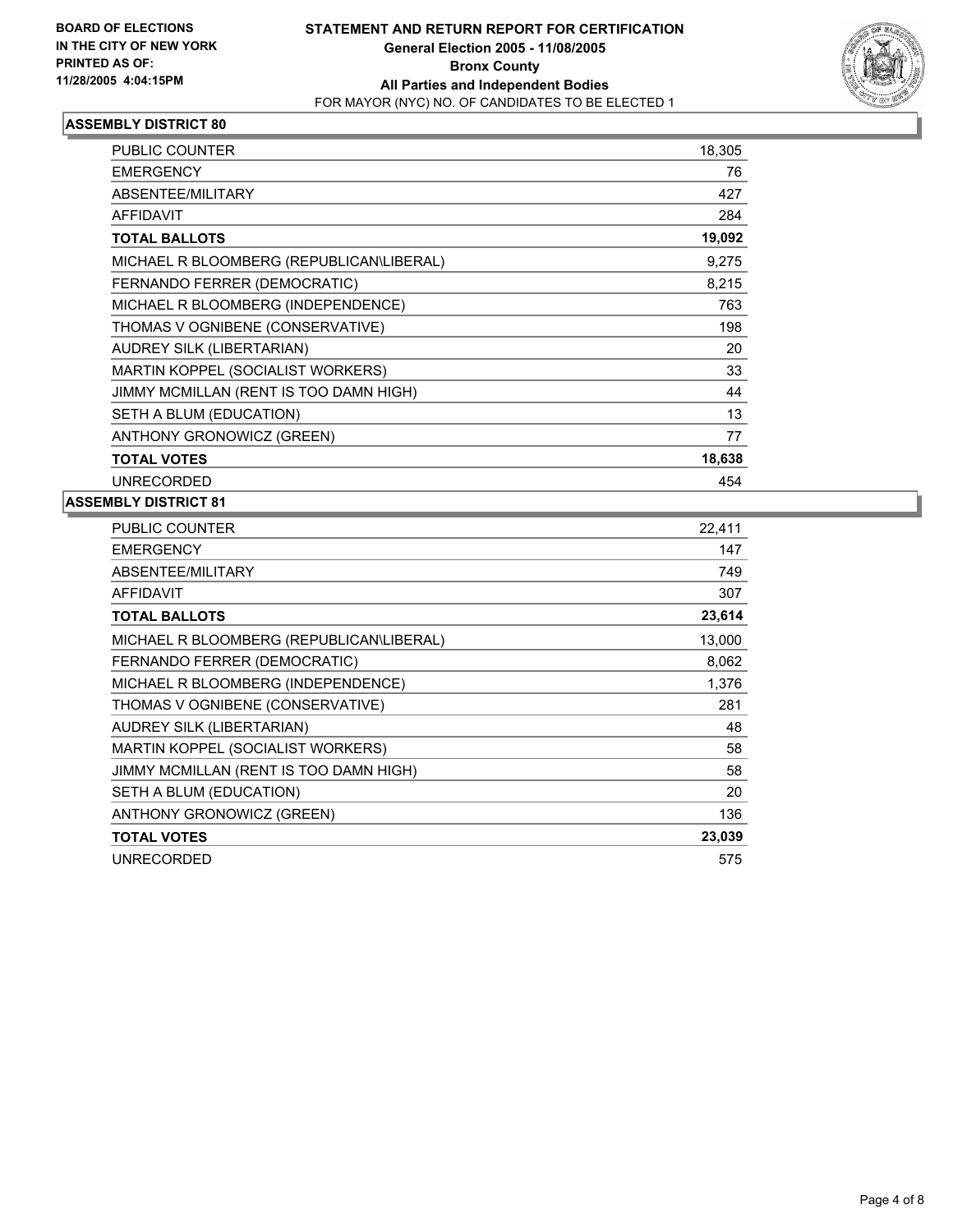

| <b>PUBLIC COUNTER</b>                    | 26,333 |
|------------------------------------------|--------|
| <b>EMERGENCY</b>                         | 113    |
| ABSENTEE/MILITARY                        | 610    |
| <b>AFFIDAVIT</b>                         | 262    |
| <b>TOTAL BALLOTS</b>                     | 27,318 |
| MICHAEL R BLOOMBERG (REPUBLICAN\LIBERAL) | 14,003 |
| FERNANDO FERRER (DEMOCRATIC)             | 10,926 |
| MICHAEL R BLOOMBERG (INDEPENDENCE)       | 1,194  |
| THOMAS V OGNIBENE (CONSERVATIVE)         | 316    |
| AUDREY SILK (LIBERTARIAN)                | 30     |
| MARTIN KOPPEL (SOCIALIST WORKERS)        | 25     |
| JIMMY MCMILLAN (RENT IS TOO DAMN HIGH)   | 65     |
| SETH A BLUM (EDUCATION)                  | 20     |
| ANTHONY GRONOWICZ (GREEN)                | 51     |
| <b>TOTAL VOTES</b>                       | 26,630 |
| <b>UNRECORDED</b>                        | 688    |

| <b>PUBLIC COUNTER</b>                    | 16,344 |
|------------------------------------------|--------|
| <b>EMERGENCY</b>                         | 0      |
| ABSENTEE/MILITARY                        | 370    |
| <b>AFFIDAVIT</b>                         | 181    |
| <b>TOTAL BALLOTS</b>                     | 16,895 |
| MICHAEL R BLOOMBERG (REPUBLICAN\LIBERAL) | 6,598  |
| FERNANDO FERRER (DEMOCRATIC)             | 9,128  |
| MICHAEL R BLOOMBERG (INDEPENDENCE)       | 647    |
| THOMAS V OGNIBENE (CONSERVATIVE)         | 66     |
| <b>AUDREY SILK (LIBERTARIAN)</b>         | 26     |
| MARTIN KOPPEL (SOCIALIST WORKERS)        | 19     |
| JIMMY MCMILLAN (RENT IS TOO DAMN HIGH)   | 47     |
| SETH A BLUM (EDUCATION)                  | 7      |
| ANTHONY GRONOWICZ (GREEN)                | 25     |
| <b>TOTAL VOTES</b>                       | 16,563 |
| <b>UNRECORDED</b>                        | 332    |
|                                          |        |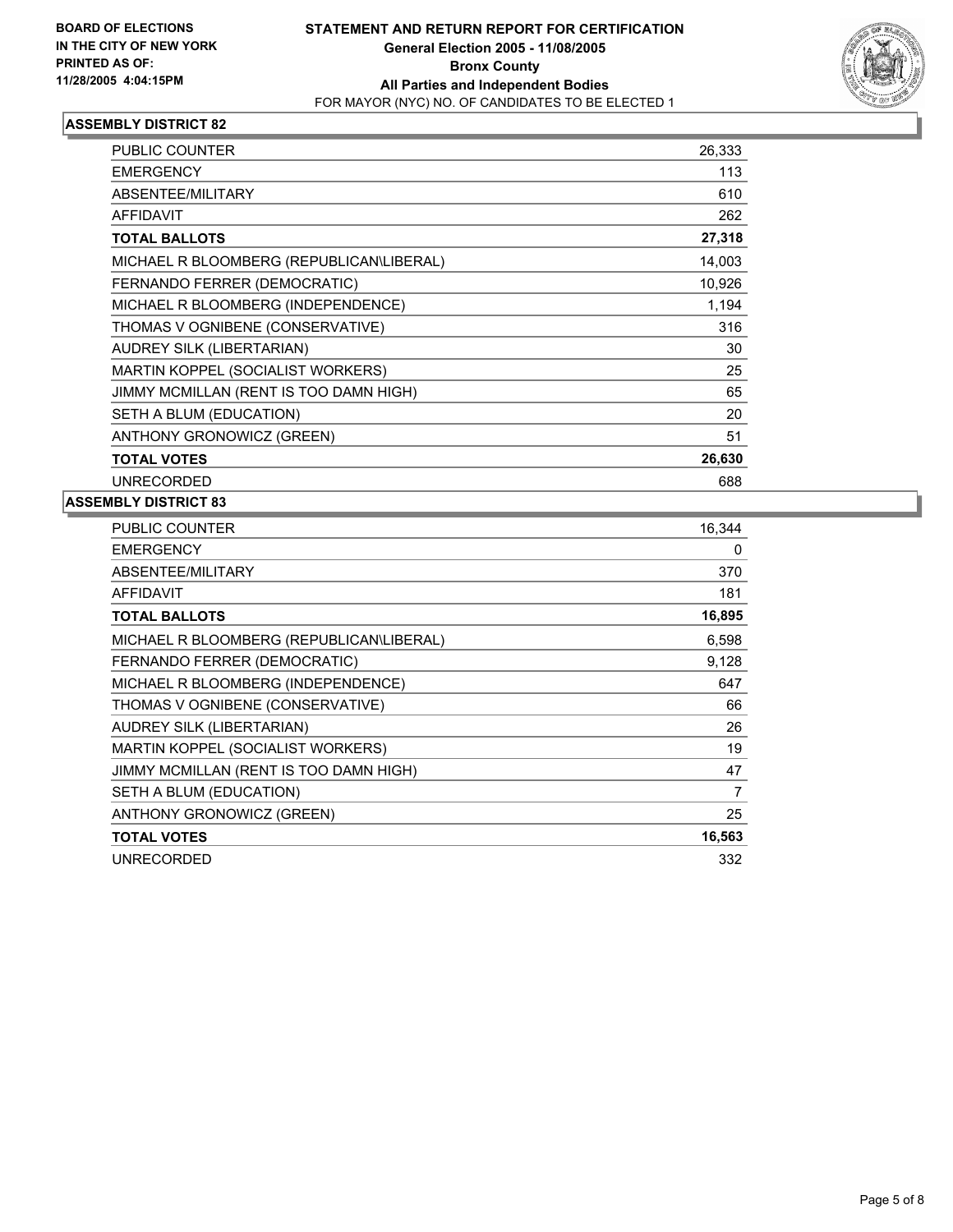

| PUBLIC COUNTER                           | 17,340 |  |
|------------------------------------------|--------|--|
| <b>EMERGENCY</b>                         | 59     |  |
| <b>ABSENTEE/MILITARY</b>                 | 156    |  |
| <b>AFFIDAVIT</b>                         | 262    |  |
| <b>TOTAL BALLOTS</b>                     | 17,817 |  |
| MICHAEL R BLOOMBERG (REPUBLICAN\LIBERAL) | 3,061  |  |
| FERNANDO FERRER (DEMOCRATIC)             | 13,736 |  |
| MICHAEL R BLOOMBERG (INDEPENDENCE)       | 351    |  |
| THOMAS V OGNIBENE (CONSERVATIVE)         | 39     |  |
| AUDREY SILK (LIBERTARIAN)                | 15     |  |
| MARTIN KOPPEL (SOCIALIST WORKERS)        | 18     |  |
| JIMMY MCMILLAN (RENT IS TOO DAMN HIGH)   | 24     |  |
| SETH A BLUM (EDUCATION)                  | 12     |  |
| ANTHONY GRONOWICZ (GREEN)                | 34     |  |
| <b>TOTAL VOTES</b>                       | 17,290 |  |
| <b>UNRECORDED</b>                        | 527    |  |

| <b>PUBLIC COUNTER</b>                    | 16,585 |
|------------------------------------------|--------|
| <b>EMERGENCY</b>                         | 4      |
| ABSENTEE/MILITARY                        | 161    |
| <b>AFFIDAVIT</b>                         | 248    |
| <b>TOTAL BALLOTS</b>                     | 16,998 |
| MICHAEL R BLOOMBERG (REPUBLICAN\LIBERAL) | 3,687  |
| FERNANDO FERRER (DEMOCRATIC)             | 12,464 |
| MICHAEL R BLOOMBERG (INDEPENDENCE)       | 403    |
| THOMAS V OGNIBENE (CONSERVATIVE)         | 42     |
| AUDREY SILK (LIBERTARIAN)                | 17     |
| MARTIN KOPPEL (SOCIALIST WORKERS)        | 16     |
| JIMMY MCMILLAN (RENT IS TOO DAMN HIGH)   | 39     |
| SETH A BLUM (EDUCATION)                  | 6      |
| ANTHONY GRONOWICZ (GREEN)                | 24     |
| <b>TOTAL VOTES</b>                       | 16,698 |
| <b>UNRECORDED</b>                        | 300    |
|                                          |        |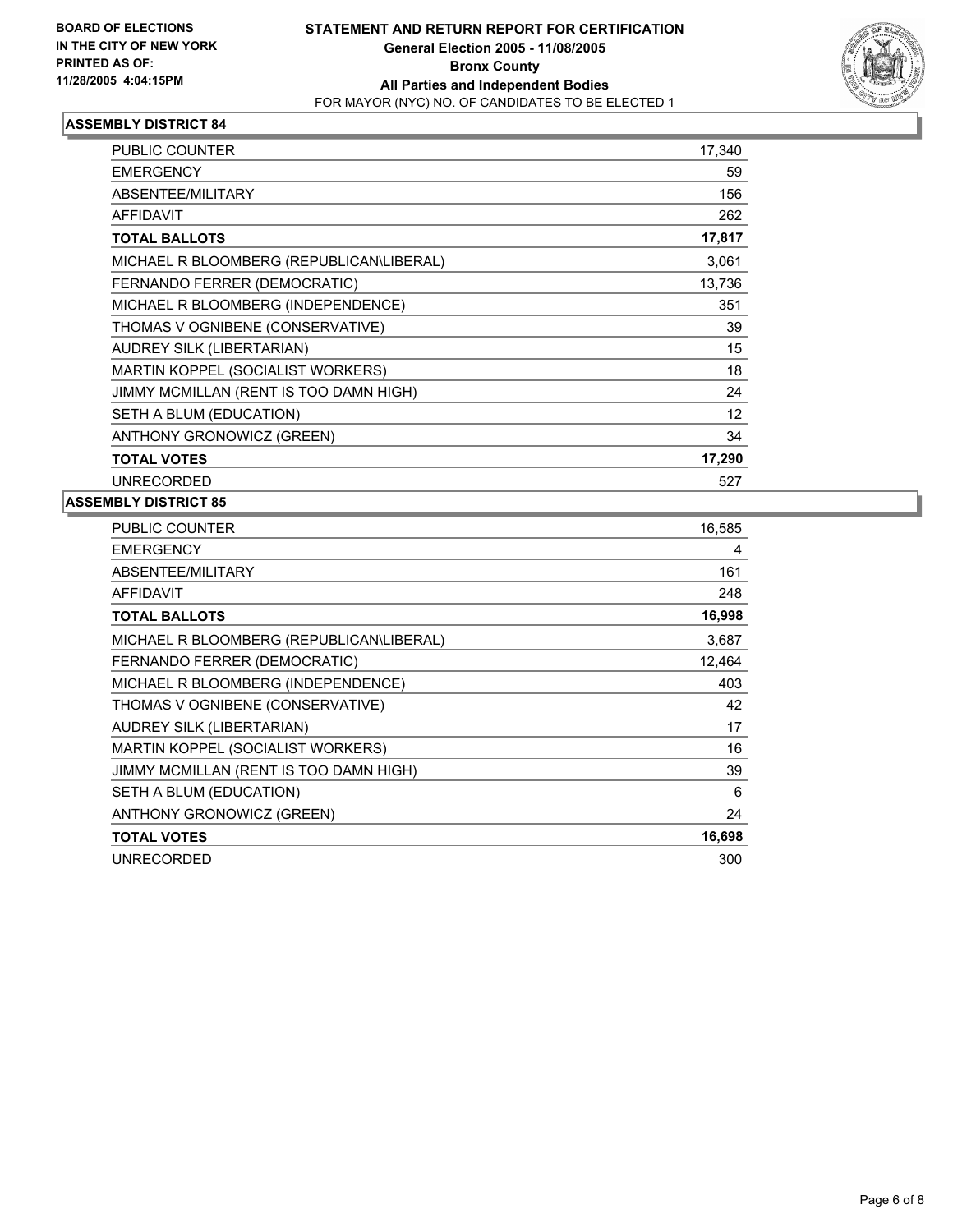

| <b>PUBLIC COUNTER</b>                    | 12,786 |
|------------------------------------------|--------|
| <b>EMERGENCY</b>                         | 104    |
| ABSENTEE/MILITARY                        | 153    |
| AFFIDAVIT                                | 244    |
| <b>TOTAL BALLOTS</b>                     | 13,287 |
| MICHAEL R BLOOMBERG (REPUBLICAN\LIBERAL) | 2,558  |
| FERNANDO FERRER (DEMOCRATIC)             | 10,035 |
| MICHAEL R BLOOMBERG (INDEPENDENCE)       | 296    |
| THOMAS V OGNIBENE (CONSERVATIVE)         | 32     |
| AUDREY SILK (LIBERTARIAN)                | 10     |
| MARTIN KOPPEL (SOCIALIST WORKERS)        | 11     |
| JIMMY MCMILLAN (RENT IS TOO DAMN HIGH)   | 40     |
| SETH A BLUM (EDUCATION)                  | 12     |
| ANTHONY GRONOWICZ (GREEN)                | 16     |
| <b>TOTAL VOTES</b>                       | 13,010 |
| <b>UNRECORDED</b>                        | 277    |